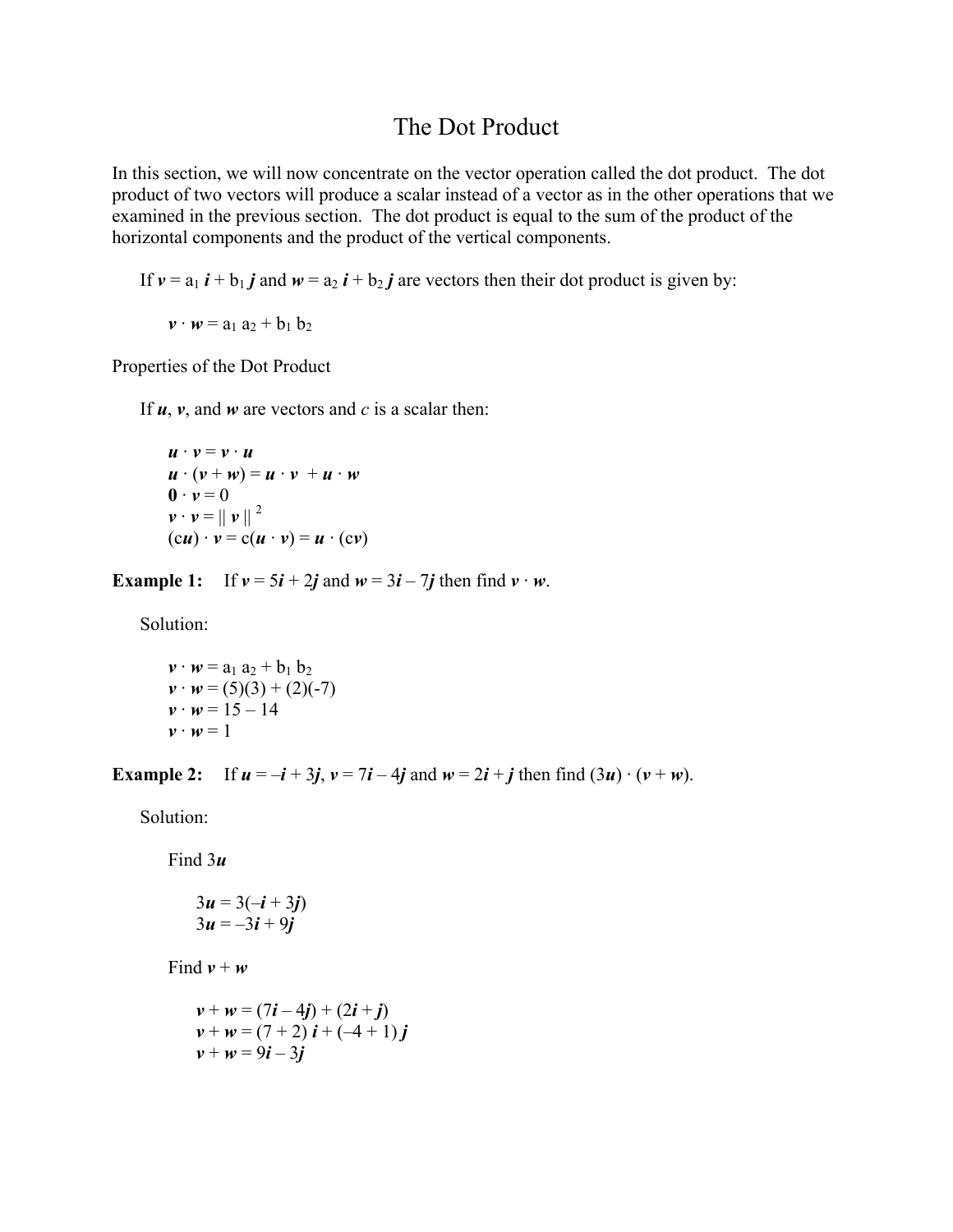## **Example 2 (Continued):**

Find the dot product between  $(3*u*)$  and  $(v + w)$ 

$$
(3u) \cdot (v + w) = (-3i + 9j) \cdot (9i - 3j)
$$
  
\n
$$
(3u) \cdot (v + w) = (-3)(9) + (9)(-3)
$$
  
\n
$$
(3u) \cdot (v + w) = -27 - 27
$$
  
\n
$$
(3u) \cdot (v + w) = -54
$$

An alternate formula for the dot product is available by using the angle between the two vectors. If  $\nu$  and  $\nu$  are two nonzero vectors and  $\theta$  is the smallest nonnegative angle between them then their dot product is given:

$$
\mathbf{v} \cdot \mathbf{w} = || \mathbf{v} || || \mathbf{w} || \cos \theta
$$

This same equation could be solved for theta if the angle between the vectors needed to be determined.

$$
\theta = \cos^{-1} \frac{v \cdot w}{\|v\| \|w\|}
$$

**Example 3:** If  $u = 6i - 2j$  and  $v = 3i + 5j$  then find the angle  $\theta$  between the vectors. Round the answer to the nearest tenth of a degree, if necessary.

Solution:

Find the magnitude of *u*

$$
||u|| = \sqrt{a^2 + b^2}
$$
  
\n
$$
||u|| = \sqrt{(6)^2 + (-2)^2}
$$
  
\n
$$
||u|| = \sqrt{36 + 4}
$$
  
\n
$$
||u|| = \sqrt{40}
$$
  
\n
$$
||u|| = 2\sqrt{10}
$$

Find the magnitude of *v*

$$
||v|| = \sqrt{a^2 + b^2}
$$
  
\n
$$
||v|| = \sqrt{(3)^2 + (5)^2}
$$
  
\n
$$
||v|| = \sqrt{9 + 25}
$$
  
\n
$$
||v|| = \sqrt{34}
$$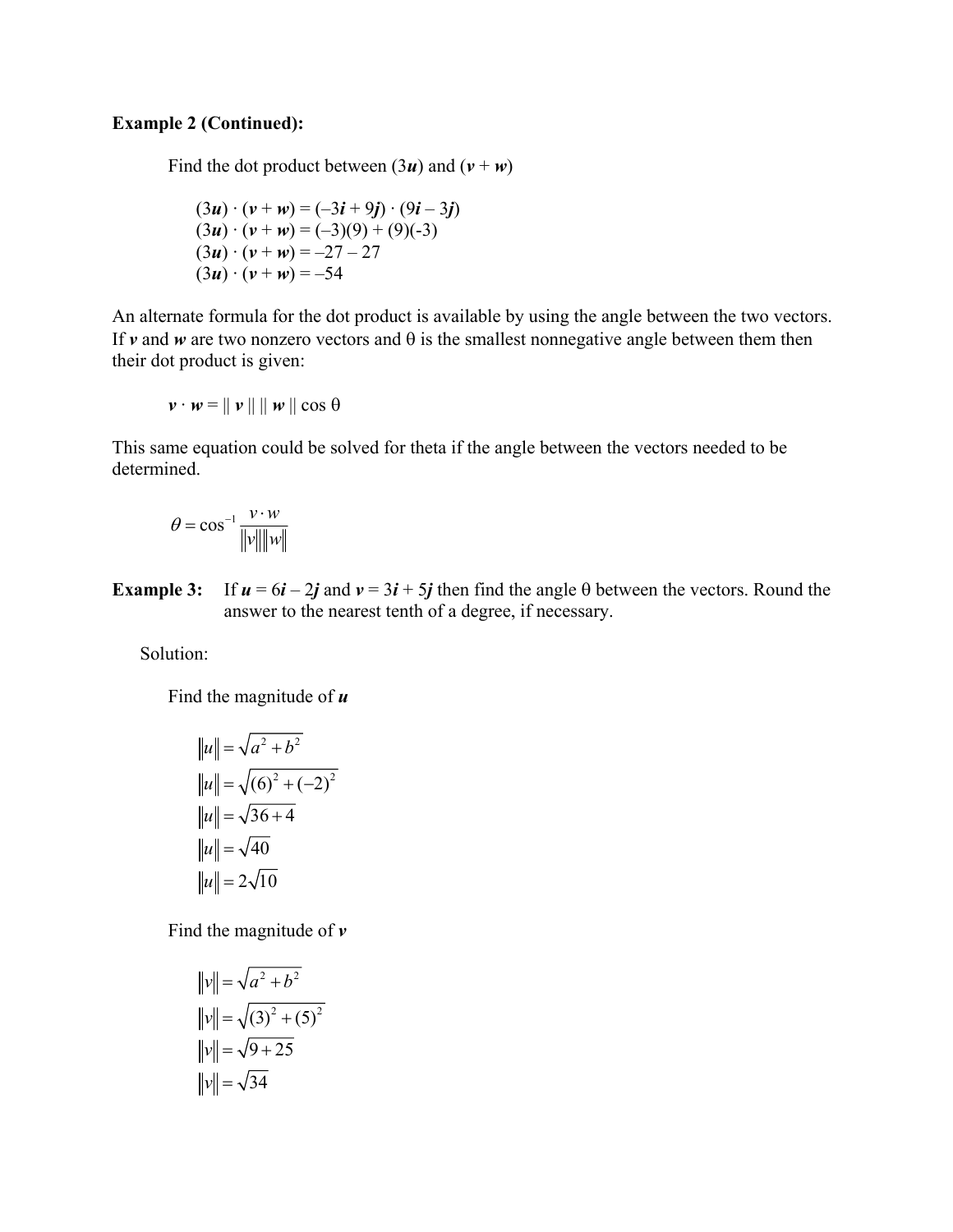#### **Example 3 (Continued):**

Find the dot product of *u* and *v*

$$
\begin{array}{l}\n\mathbf{u} \cdot \mathbf{v} = a_1 a_2 + b_1 b_2 \\
\mathbf{u} \cdot \mathbf{v} = (6)(3) + (-2)(5) \\
\mathbf{u} \cdot \mathbf{v} = 18 - 10 \\
\mathbf{u} \cdot \mathbf{v} = 8\n\end{array}
$$

Find the angle between the vectors

$$
\theta = \cos^{-1} \frac{u \cdot v}{\|u\| \|v\|}
$$

$$
\theta = \cos^{-1} \frac{8}{\left(2\sqrt{10}\right)\left(\sqrt{34}\right)}
$$

$$
\theta \approx \cos^{-1} \left(0.2169\right)
$$

$$
\theta \approx 77.5^{\circ}
$$

When comparing two lines they were described as being parallel, perpendicular, or neither depending on the values of their slopes. The same can be done with vectors but orthogonal is used instead of the term perpendicular. However, we would be looking at the measure of the angle between the two vectors.

Parallel vectors

Two vectors are parallel when the angle between them is either  $0^{\circ}$  (the vectors point in the same direction) or 180° (the vectors point in opposite directions) as shown in the figures below.



Orthogonal vectors

 Two vectors are orthogonal when the angle between them is a right angle (90°). The dot product of two orthogonal vectors is zero.

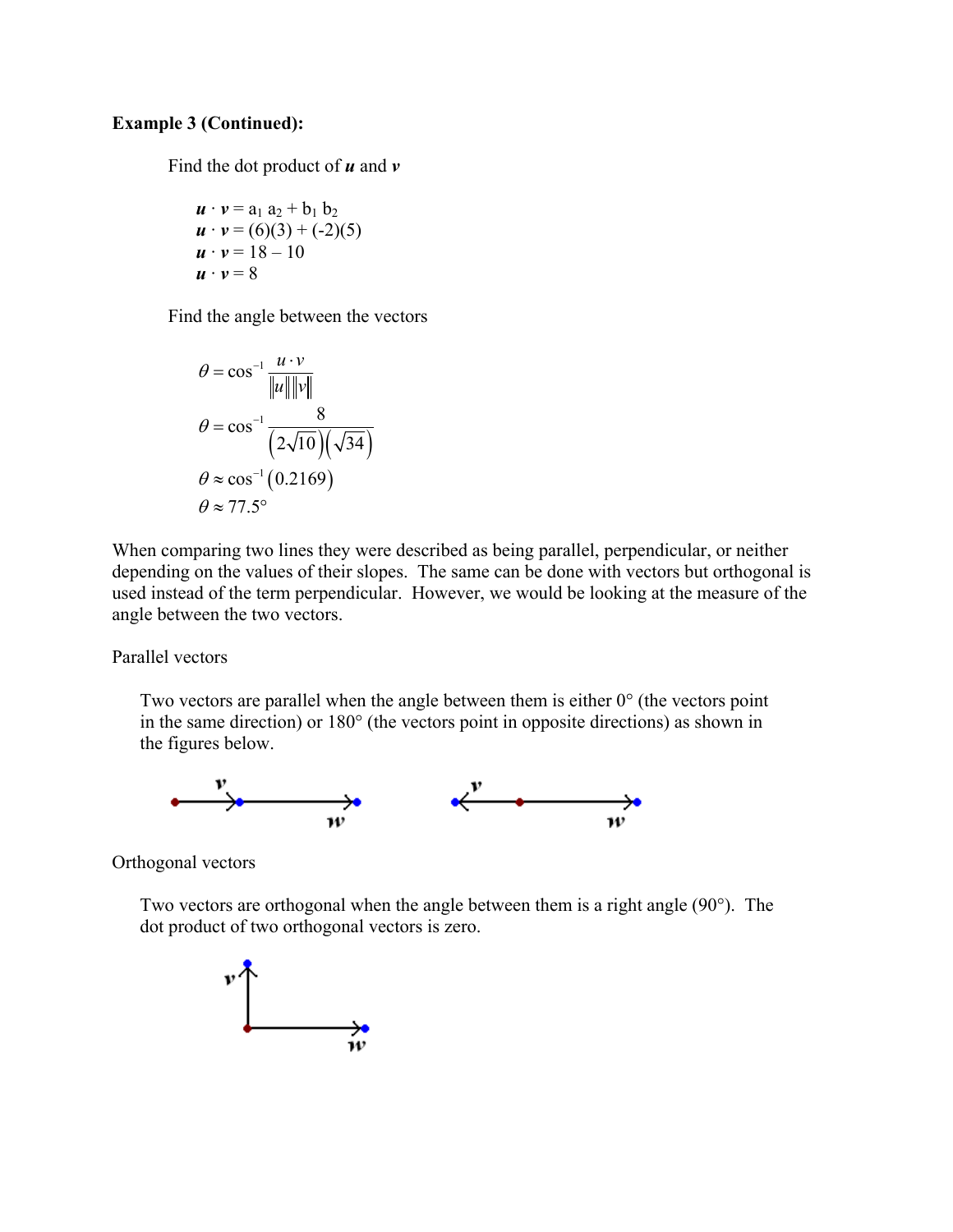**Example 4:** Determine if  $u = -i - 3j$  and  $v = 9i - 3j$  are orthogonal.

Solution:

Verify that the dot product is 0

$$
\begin{array}{l}\n\mathbf{u} \cdot \mathbf{v} = (-\mathbf{i} - 3\mathbf{j}) \cdot (9\mathbf{i} - 3\mathbf{j}) \\
\mathbf{u} \cdot \mathbf{v} = (-1)(9) + (-3)(-3) \\
\mathbf{u} \cdot \mathbf{v} = -9 + 9 \\
\mathbf{u} \cdot \mathbf{v} = 0\n\end{array}
$$

The dot product is zero so the vectors are orthogonal.

There are real world applications of vectors that will require for the vectors to be broken down into its orthogonal components. By breaking a vector into its orthogonal components we can express a vector as the sum of vectors. The components are formed by what is called "vector projection." Vector projection involves drawing a line from the terminal point of the vector we want to project down to form a right angle with a line passing through the other vector. If for example vector  $\nu$  is projected upon vector  $\nu$ , then the projected vector would be denoted as proj<sub>*w*</sub>  $\nu$  and is given by:

$$
\text{proj}_{w} \mathbf{v} = \frac{\mathbf{v} \cdot \mathbf{w}}{\left\| \mathbf{w} \right\|^2} \mathbf{w}
$$

The projected vector can then be subtracted from vector  $\nu$  to finish the decomposition process of *v* into its orthogonal components.

Decomposition of v into vector components

 If vectors *v* and *w* are two nonzero vectors, then vector *v* can be expressed as the sum of its orthogonal component vectors  $v_1$  and  $v_2$ , where  $v_1$  (the vector projected onto *w*) is parallel to  $w$  and  $v_2$  is orthogonal to  $w$ .

$$
\boldsymbol{\nu}_1 = \text{proj}_{\boldsymbol{w}} \boldsymbol{\nu} = \frac{\boldsymbol{v} \cdot \boldsymbol{w}}{\left\| \boldsymbol{w} \right\|^2} \boldsymbol{w} \quad \text{and} \quad \boldsymbol{\nu}_2 = \boldsymbol{\nu} - \boldsymbol{\nu}_1
$$

 Since the vector components are orthogonal there dot product must be equal to zero. You can use this as a way of checking to make sure the vector components are correct.

 $v_1 \cdot v_2 = 0$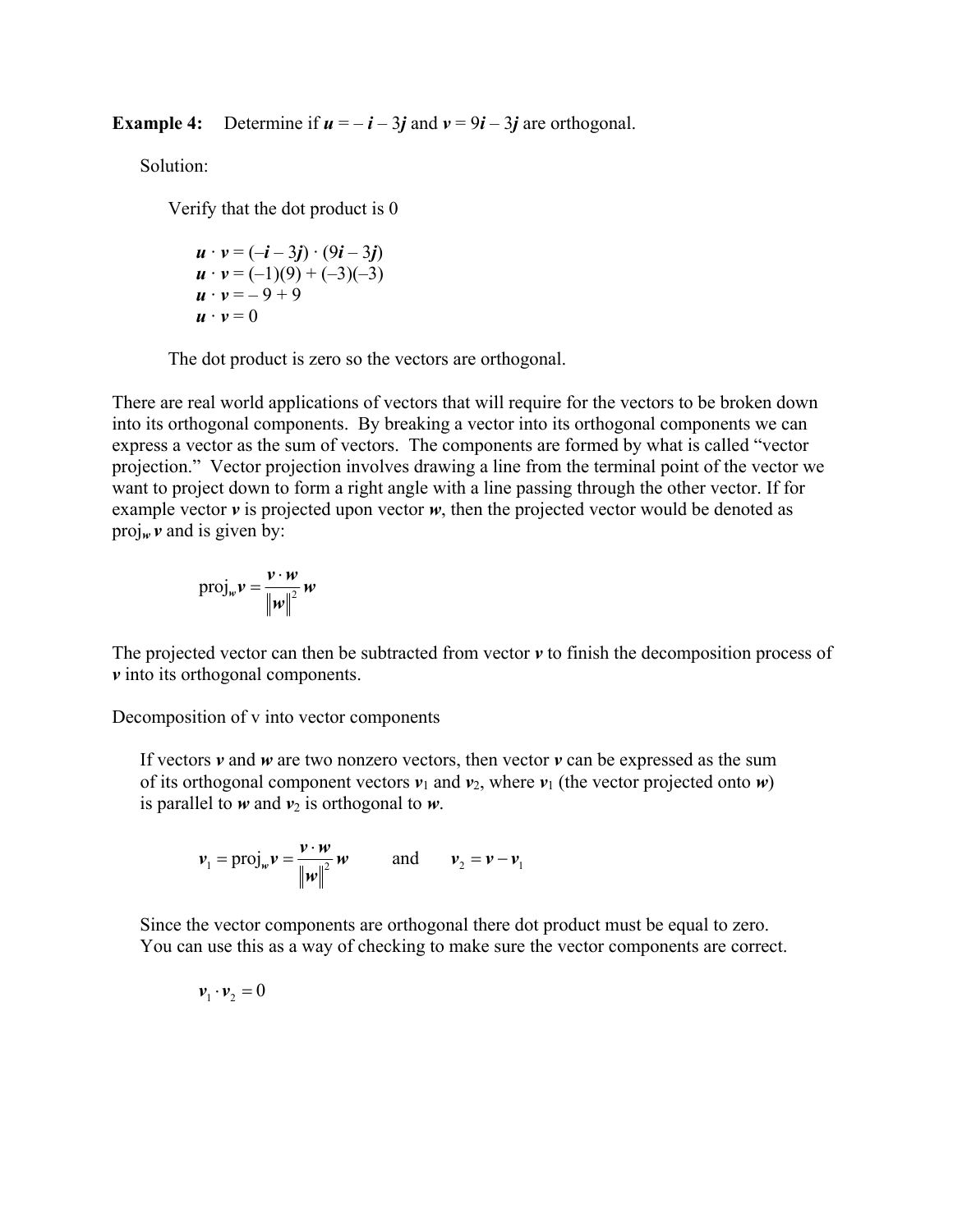**Example 5:** Let  $v = -5i + 2j$  and  $w = 2i - 4j$ . Decompose *v* into its vector components  $v_1$  and  $v_2$ , where  $v_1$  is parallel to *w* and  $v_2$  is orthogonal to *w*.

# Solution:

Find the magnitude of vector *w*

$$
||w|| = \sqrt{a^2 + b^2}
$$
  
\n
$$
||w|| = \sqrt{(2)^2 + (-4)^2}
$$
  
\n
$$
||w|| = \sqrt{4 + 16}
$$
  
\n
$$
||w|| = \sqrt{20}
$$

Find the dot product of *v* and *w*

$$
\begin{array}{l}\n v \cdot w = (-5i + 2j) \cdot (2i - 4j) \\
 v \cdot w = (-5)(2) + (2)(-4) \\
 v \cdot w = -10 - 8 \\
 v \cdot w = -18\n\end{array}
$$

Use vector projection to find  $v_1$ 

$$
v_1 = \frac{v \cdot w}{\left\|w\right\|^2} w
$$
  

$$
v_1 = \frac{-18}{\left(\sqrt{20}\right)^2} (2i - 4j)
$$
  

$$
v_1 = -\frac{9}{10} (2i - 4j)
$$
  

$$
v_1 = -\frac{9}{5}i + \frac{18}{5}j
$$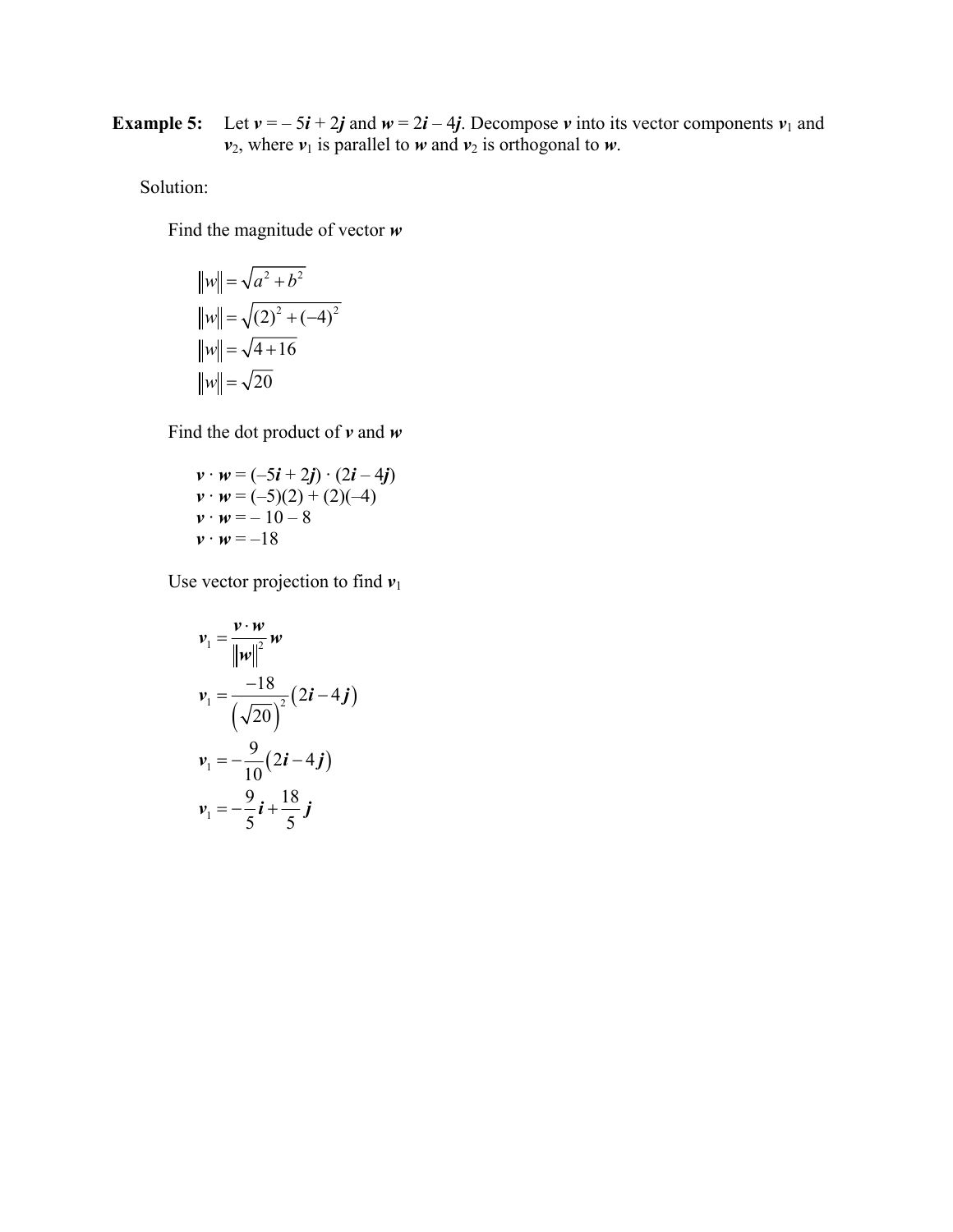## **Example 5 (Continued):**

Use vector subtraction to find  $v_2$ 

$$
v_2 = v - v_1
$$
  
\n
$$
v_2 = (-5i + 2j) - \left(-\frac{9}{5}i + \frac{18}{5}j\right)
$$
  
\n
$$
v_2 = (-5i + 2j) + \left(\frac{9}{5}i - \frac{18}{5}j\right)
$$
  
\n
$$
v_2 = \left(-5 + \frac{9}{5}\right)i + \left(2 - \frac{18}{5}\right)j
$$
  
\n
$$
v_2 = -\frac{16}{5}i - \frac{8}{5}j
$$

Check of the answer

$$
\mathbf{v}_1 \cdot \mathbf{v}_2 = \left( -\frac{9}{5} \mathbf{i} + \frac{18}{5} \mathbf{j} \right) \cdot \left( -\frac{16}{5} \mathbf{i} - \frac{8}{5} \mathbf{j} \right)
$$
\n
$$
\mathbf{v}_1 \cdot \mathbf{v}_2 = \left( -\frac{9}{5} \right) \left( -\frac{16}{5} \right) + \left( \frac{18}{5} \right) \left( -\frac{8}{5} \right)
$$
\n
$$
\mathbf{v}_1 \cdot \mathbf{v}_2 = \frac{144}{25} - \frac{144}{25}
$$
\n
$$
\mathbf{v}_1 \cdot \mathbf{v}_2 = 0
$$

Since the dot product is zero, the vector  $v_1$  would be parallel to *w* and  $v_2$  would be orthogonal to *w*.

One example of how the magnitude of a projected vector is used would be in the field of physics when calculating the work done by a force moving an object over a distance. The force applied to the object will not always be applied along the line of motion.



The amount of work W done by a force **F** moving an object from point A to point B is given by:

$$
W = \mathbf{F} \cdot \overrightarrow{AB}
$$
  
 
$$
W = ||\mathbf{F}|| ||\overrightarrow{AB}|| \cos \theta
$$
, where  $||\overrightarrow{AB}||$  is the distance from A to B.